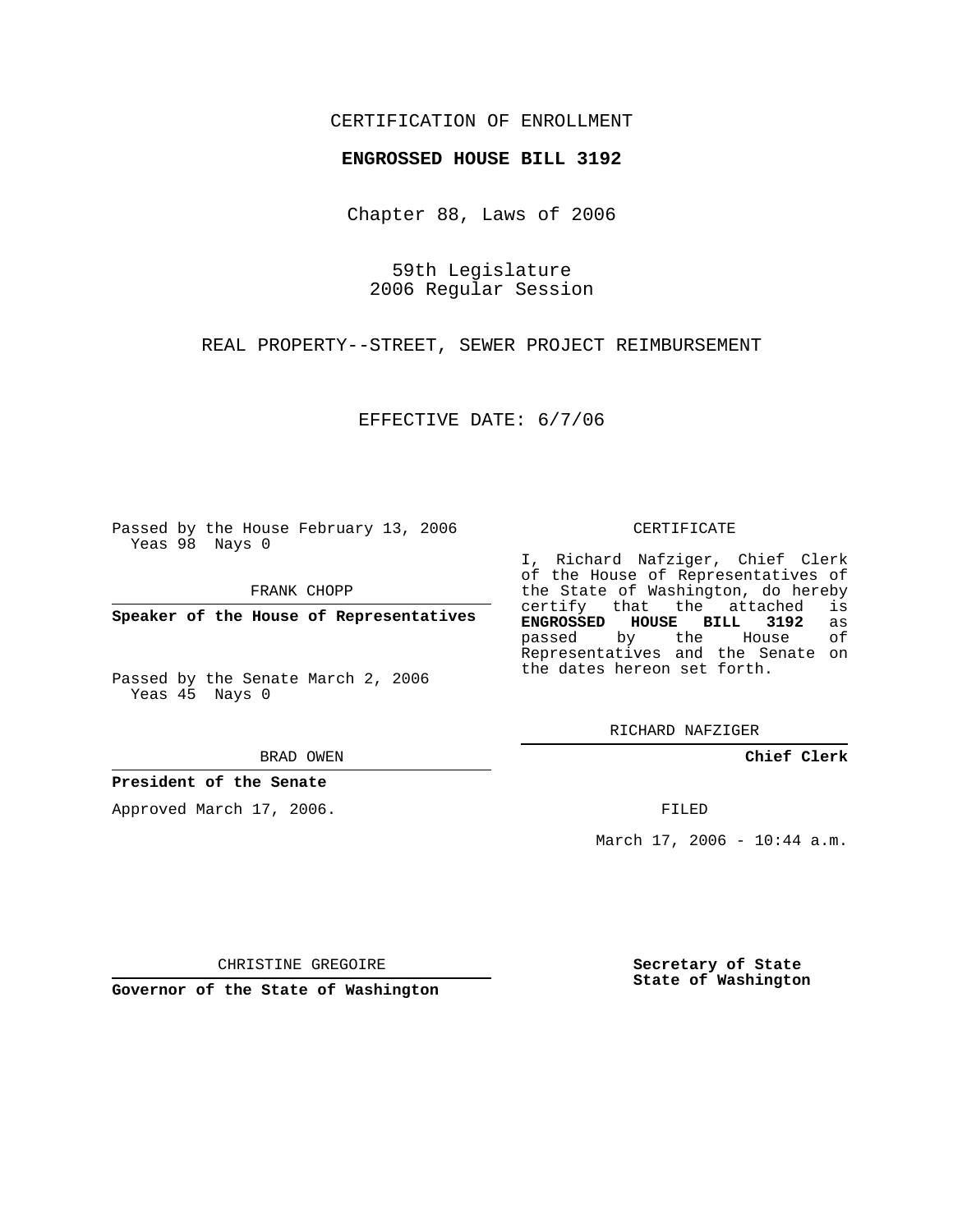# **ENGROSSED HOUSE BILL 3192** \_\_\_\_\_\_\_\_\_\_\_\_\_\_\_\_\_\_\_\_\_\_\_\_\_\_\_\_\_\_\_\_\_\_\_\_\_\_\_\_\_\_\_\_\_

\_\_\_\_\_\_\_\_\_\_\_\_\_\_\_\_\_\_\_\_\_\_\_\_\_\_\_\_\_\_\_\_\_\_\_\_\_\_\_\_\_\_\_\_\_

Passed Legislature - 2006 Regular Session

**State of Washington 59th Legislature 2006 Regular Session By** Representatives B. Sullivan, Ericks and Sells

Read first time 01/24/2006. Referred to Committee on Local Government.

 1 AN ACT Relating to reimbursement by property owners for street, 2 road, and water or sewer projects; and amending RCW 35.72.020, 3 35.91.020, and 57.22.020.

4 BE IT ENACTED BY THE LEGISLATURE OF THE STATE OF WASHINGTON:

 5 **Sec. 1.** RCW 35.72.020 and 1983 c 126 s 2 are each amended to read 6 as follows:

 (1) Except as otherwise provided in subsection (2) of this section, 8 the contract may provide for the partial reimbursement to the owner or the owner's assigns for a period not to exceed fifteen years of a portion of the costs of the project by other property owners who:

11  $((+1))$  (a) Are determined to be within the assessment 12 reimbursement area pursuant to RCW 35.72.040;

13 ( $(\frac{1}{2})$ ) (b) Are determined to have a reimbursement share based upon 14 a benefit to the property owner pursuant to RCW 35.72.030;

15 ( $(\langle 3 \rangle)$  (c) Did not contribute to the original cost of the street 16 project; and

17  $((\langle 4 \rangle) )$  (d) Subsequently develop their property within the 18 ((<del>fifteen-year</del>)) period of time that the contract is effective and at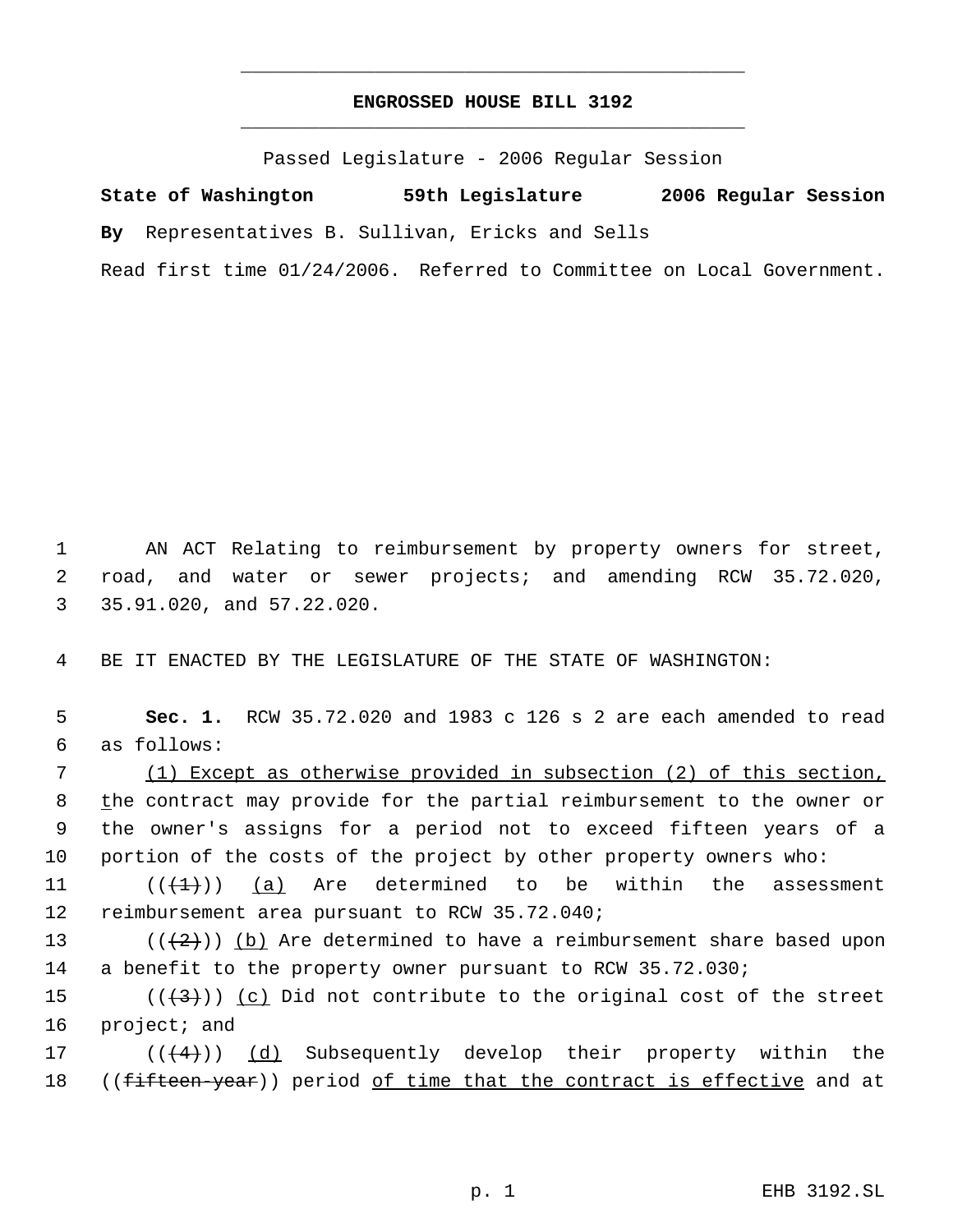the time of development were not required to install similar street projects because they were already provided for by the contract.

 Street projects subject to reimbursement may include design, grading, paving, installation of curbs, gutters, storm drainage, sidewalks, street lighting, traffic controls, and other similar improvements, as required by the street standards of the city, town, or county.

 (2)(a) The contract may provide for an extension of the 9 fifteen-year reimbursement period for a time not to exceed the duration 10 of any moratorium, phasing ordinance, concurrency designation, or other governmental action that prevents making applications for, or the approval of, any new development within the benefit area for a period 13 of six months or more.

 (b) Upon the extension of the reimbursement period pursuant to (a) 15 of this subsection, the contract must specify the duration of the 16 contract extension and must be filed and recorded with the county 17 auditor. Property owners who are subject to the reimbursement obligations under subsection (1) of this section shall be notified by the appropriate county, city, or town of the extension filed under this subsection.

 (3) Each contract shall include a provision requiring that every two years from the date the contract is executed a property owner entitled to reimbursement under this section provide the appropriate 24 county, city, or town with information regarding the current contract name, address, and telephone number of the person, company, or partnership that originally entered into the contract. If the property 27 owner fails to comply with the notification requirements of this subsection within sixty days of the specified time, then the contracting county, city, or town may collect any reimbursement funds 30 owed to the property owner under the contract. Such funds must be deposited in the capital fund of the county, city, or town.

 **Sec. 2.** RCW 35.91.020 and 1999 c 153 s 38 are each amended to read as follows:

 (1) Except as provided under subsection (2) of this section, the governing body of any city, town, county, water-sewer district, or drainage district, hereinafter referred to as a "municipality" may contract with owners of real estate for the construction of storm,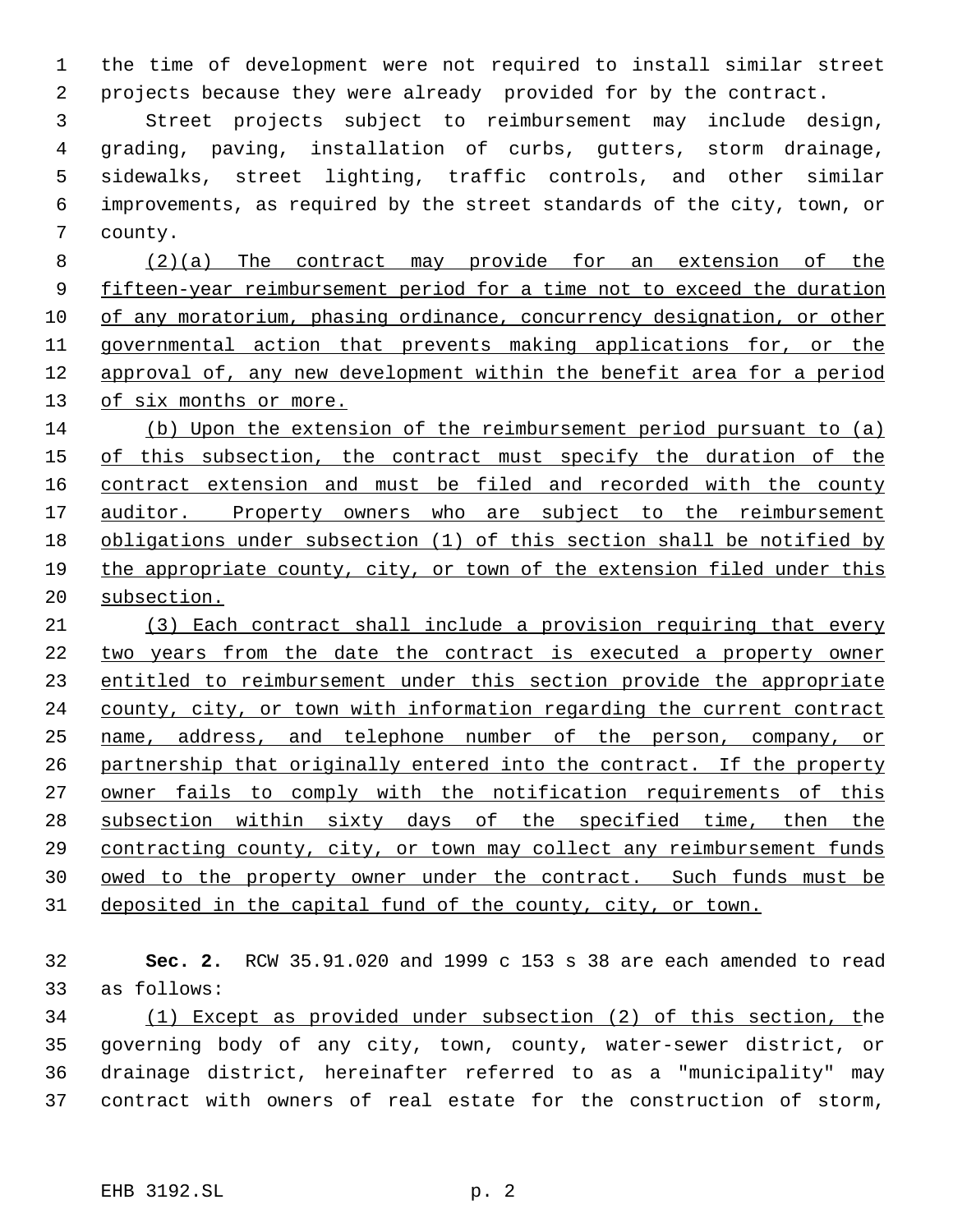sanitary, or combination sewers, pumping stations, and disposal plants, water mains, hydrants, reservoirs, or appurtenances, hereinafter called "water or sewer facilities," within their boundaries or (except for counties) within ten miles from their corporate limits connecting with the public water or sewerage system to serve the area in which the real estate of such owners is located, and to provide for a period of not to exceed fifteen years for the reimbursement of such owners and their assigns by any owner of real estate who did not contribute to the original cost of such water or sewer facilities and who subsequently tap onto or use the same of a fair pro rata share of the cost of the construction of said water or sewer facilities, including not only those directly connected thereto, but also users connected to laterals or branches connecting thereto, subject to such reasonable rules and regulations as the governing body of such municipality may provide or contract, and notwithstanding the provisions of any other law.

 (2)(a) The contract may provide for an extension of the 17 fifteen-year reimbursement period for a time not to exceed the duration of any moratorium, phasing ordinance, concurrency designation, or other governmental action that prevents making applications for, or the approval of, any new development within the benefit area for a period of six months or more.

 (b) Upon the extension of the reimbursement period pursuant to (a) 23 of this subsection, the contract must specify the duration of the 24 contract extension and must be filed and recorded with the county 25 auditor. Property owners who are subject to the reimbursement obligations under subsection (1) of this section shall be notified by 27 the contracting municipality of the extension filed under this subsection.

 (3) Each contract shall include a provision requiring that every two years from the date the contract is executed a property owner entitled to reimbursement under this section provide the contracting municipality with information regarding the current contract name, 33 address, and telephone number of the person, company, or partnership 34 that originally entered into the contract. If the property owner fails to comply with the notification requirements of this subsection within sixty days of the specified time, then the contracting municipality may collect any reimbursement funds owed to the property owner under the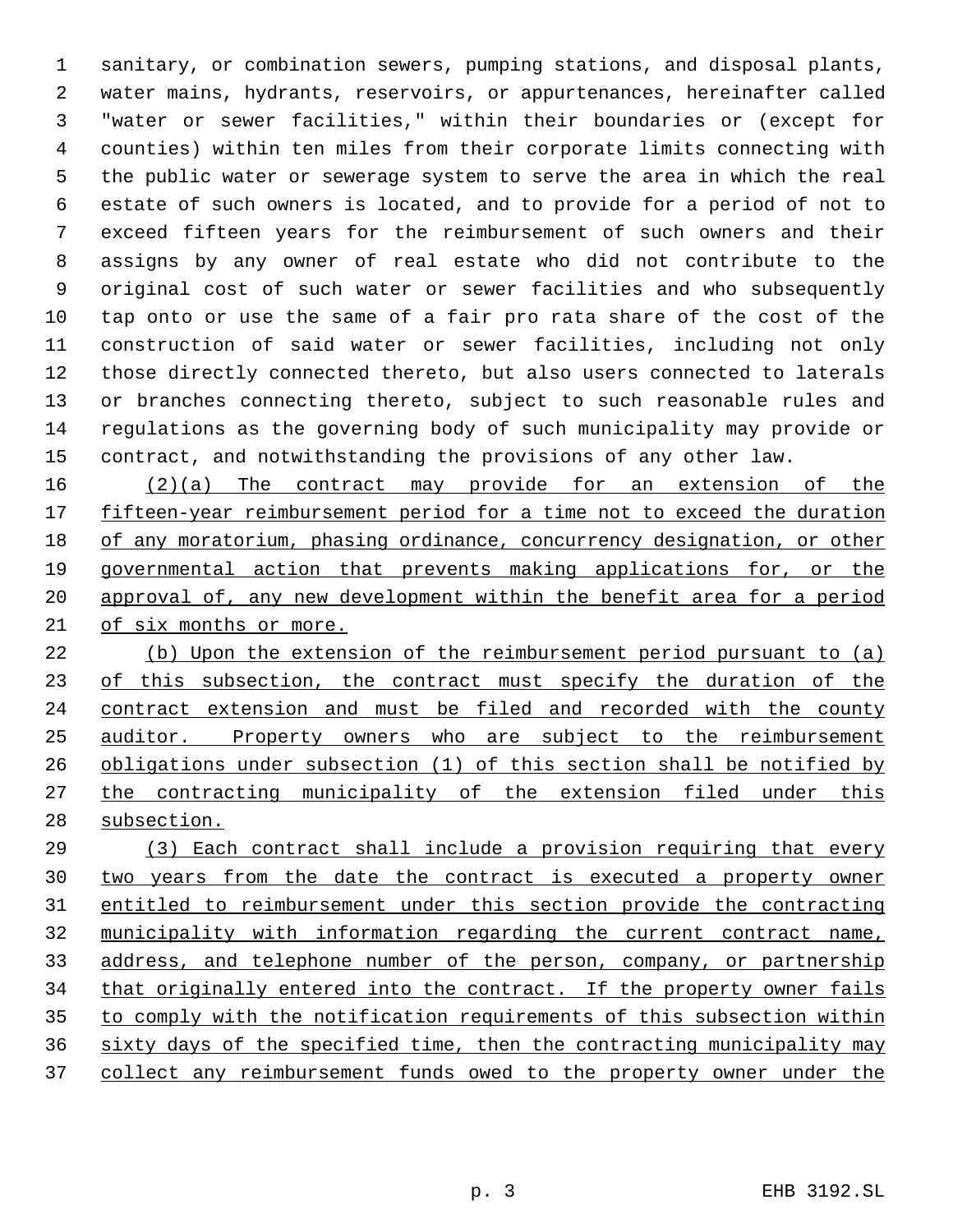contract. Such funds must be deposited in the capital fund of the municipality.

 (4) To the extent it may require in the performance of such contract, such municipality may install said water or sewer facilities in and along the county streets in the area to be served as hereinabove provided, subject to such reasonable requirements as to the manner of occupancy of such streets as the county may by resolution provide. The provisions of such contract shall not be effective as to any owner of real estate not a party thereto unless such contract has been recorded in the office of the county auditor of the county in which the real estate of such owner is located prior to the time such owner taps into or connects to said water or sewer facilities.

 **Sec. 3.** RCW 57.22.020 and 1996 c 230 s 802 are each amended to read as follows:

 (1) Except as otherwise provided in subsection (2) of this section, 16 the contract shall also provide, subject to the terms and conditions in this section, for the reimbursement to the owner or the owner's assigns for a period not to exceed fifteen years of a portion of the costs of the facilities constructed pursuant to such contract from connection charges received by the district from other property owners who 21 subsequently connect to or use the facilities within the ((fifteen-22 year)) period of time that the contract is effective and who did not contribute to the original cost of such facilities.

 (2)(a) The contract may provide for an extension of the 25 fifteen-year reimbursement period for a time not to exceed the duration of any moratorium, phasing ordinance, concurrency designation, or other 27 governmental action that prevents making applications for, or the approval of, any new development for a period of six months or more within the benefit area of the system extensions authorized under this chapter.

 (b) Upon the extension of the reimbursement period pursuant to (a) 32 of this subsection, the contract must specify the duration of the contract extension and must be filed and recorded with the county 34 auditor. Property owners who are subject to the reimbursement obligations under subsection (1) of this section shall be notified by the water-sewer district of the extension filed under this subsection.